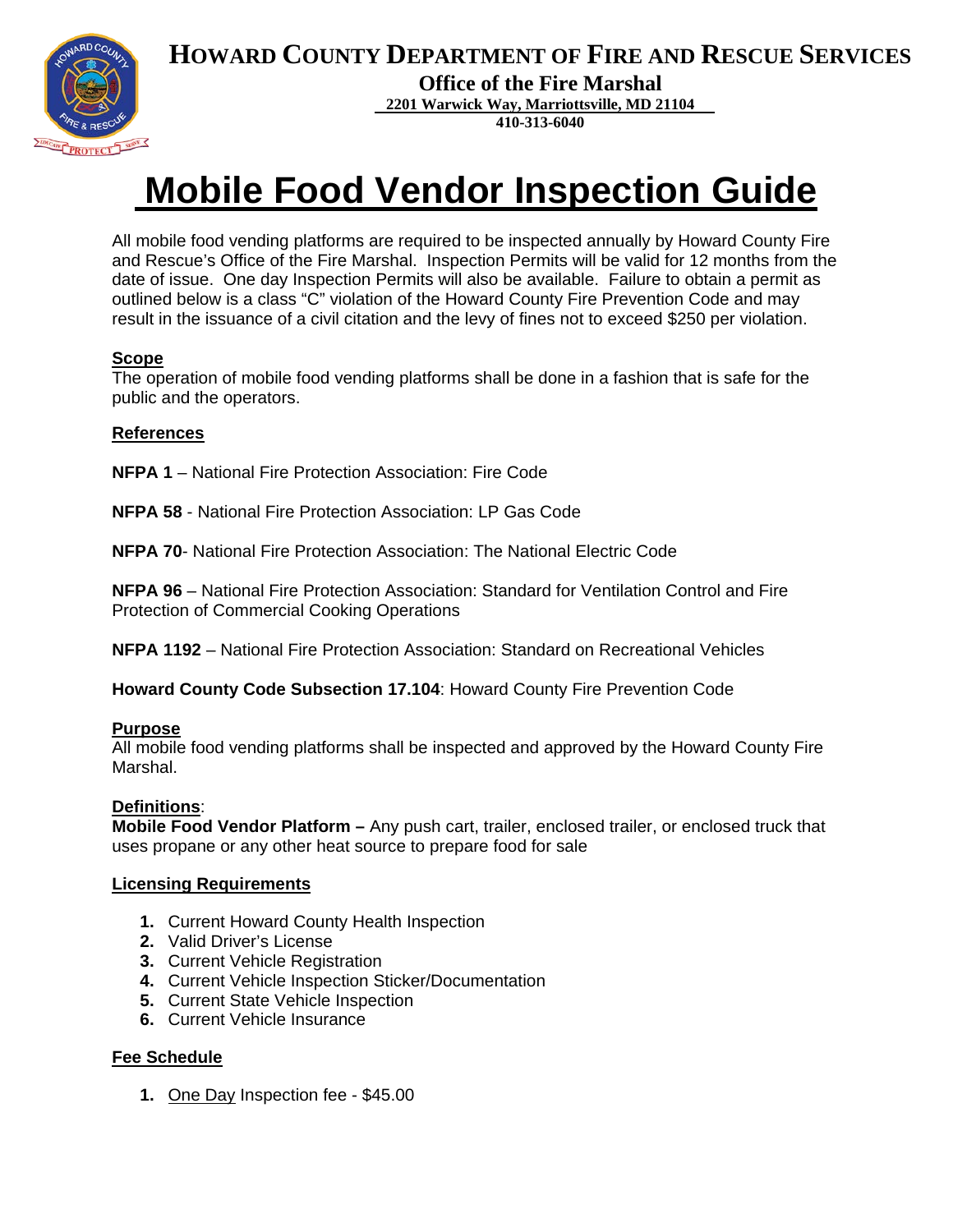

# **HOWARD COUNTY DEPARTMENT OF FIRE AND RESCUE SERVICES**

**Office of the Fire Marshal**

**2201 Warwick Way, Marriottsville, MD 21104**

**410-313-6040**

- **2.** 12 Month Inspection fee \$75.00
- **3.** Re-Inspection fee \$45.00
	- a. Upon receipt of the inspection sticker, it shall be applied in a prominent and easily visible location on the mobile food vending platform.
	- b. The inspection fee as outlined covers the **initial inspection and a single reinspection.**
	- c. If additional re-inspections are necessary, a re-inspection fee may be required.

#### **Licensing Procedure**

- **1.** Complete the attached pre-inspection checklist to ensure vehicle compliance.
- **2.** Complete and save the fillable document with the year and name of the busness (ex: 2020Pizzakitchen.pdf)
- **3.** Email the attached inspection application to [MobileFood@howardcountymd.gov](mailto:MobileFood@howardcountymd.gov) for review.
- **4.** The Mobile Food Administrator will review the documents and an inspection will be scheduled.
- **5.** The inspection fee shall be collected at the time of inspection. Payment may be made by credit card or corporate check.
- **6.** Spot checks will be conducted by Fire Officials throughout the County and at venues and Special Events. Should a vendor be found to have an absent or expired inspection permit:
	- 1. An inspection shall be conducted.
	- 2. Upon a completed inspection with no violations, a One Day inspection permit shall be issued.
	- 3. The inspection fee may be collected at the time of inspection, or the business shall receive an invoice for the inspection fee, payable to the Howard County Director of Finance.
	- 4. Should a vendor refuse inspection or fail the inspection (i.e.- unable to abate the violation), the vendor may not operate pursuant to the Howard County Fire Code.
	- 5. Failure to obtain a permit as outlined below is a class "C" violation of the Howard County Fire Prevention Code and may result in the issuance of a civil citation and the levy of fines not to exceed \$250 per violation.
- **7.** Mobile food vending platforms are to be inspected and billed individually.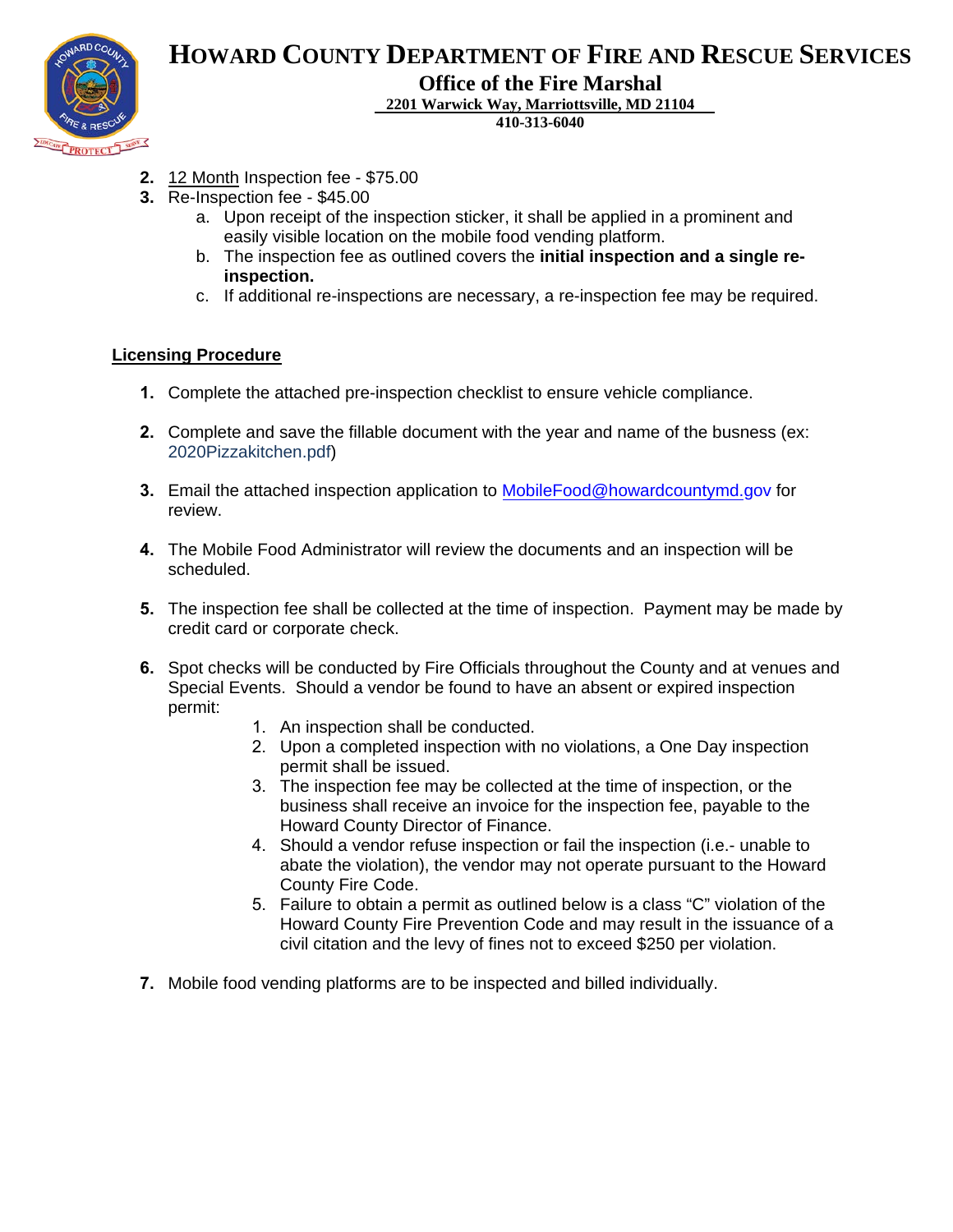

# **Howard County Fire Marshal**

# Mobile Food Vehicle Checklist

- References are to the 2021 edition of NFPA 1, Chapter 50, unless noted otherwise.
- $\triangleright$  Checklist is summarized See the code references for detailed requirements.

## LP Gas Systems\*\*

| Cylinders $\leq$ 200 gal. and secured upright (50.8.7.1.1 & 50.8.7.4.3.2)         |
|-----------------------------------------------------------------------------------|
| Disconnected containers & cylinders secured upright during transport & storage    |
| (50.8.7.4.4; COMAR 29.06.01.08 VVV*)                                              |
| Cylinders located outside vehicle shall meet the following                        |
| Proper road clearance (50.8.7.4.7.1)                                              |
| Valves, appurtenances, and connections are protected (50.8.7.4.7.5)               |
| Weather protection (50.8.7.4.7.8)                                                 |
| Cylinders inside must be in a compartment that meets the following (50.8.7.4.6)   |
| Vapor tight to inside                                                             |
| Accessible only from outside                                                      |
| Vents provided near top & bottom of compartment                                   |
| Vents at least 3' from vehicle openings below the vent level                      |
|                                                                                   |
| Cylinders are tested at the following intervals (50.8.7.4.9)                      |
| Designation $E = 5$ years $S = 7$ years No letter = 12 years                      |
| Propane leak detector provided & UL 1484 listed for vehicle use (50.8.7.3.1)*     |
| Propane leak detector tested monthly (50.8.7.3.2)*                                |
| Gas shutoff on each appliance (50.8.4.4)                                          |
| Main shutoff, if provided: accessible & permanent reflective sign (50.8.7.1.2)    |
| Flex connector is provided between regulator outlet & fixed piping (50.8.7.7.1.2) |

| Grease-producing equipment has listed hood, filters, and exhaust (50.2.1.1)      |
|----------------------------------------------------------------------------------|
| Make-up air openings are provided and unobstructed (50.6.1.3)                    |
| Grease buildup inspection documentation; can be by operator (50.6.4):            |
| Monthly for solid fuel                                                           |
| Quarterly for wok cooking & charbroiling                                         |
| Semi-annually for other cooking                                                  |
| Baffle 8" high installed between deep fat fryers and flame-producing cooking, or |
| min. 16" between appliances (50.7.1.2.4 & 50.7.1.2.5)                            |
| Deep fat fryers have lids that are secured when vehicle in motion (50.8.12.1)*   |
| Appliances located so that a fire does not block escape (50.8.4.9)               |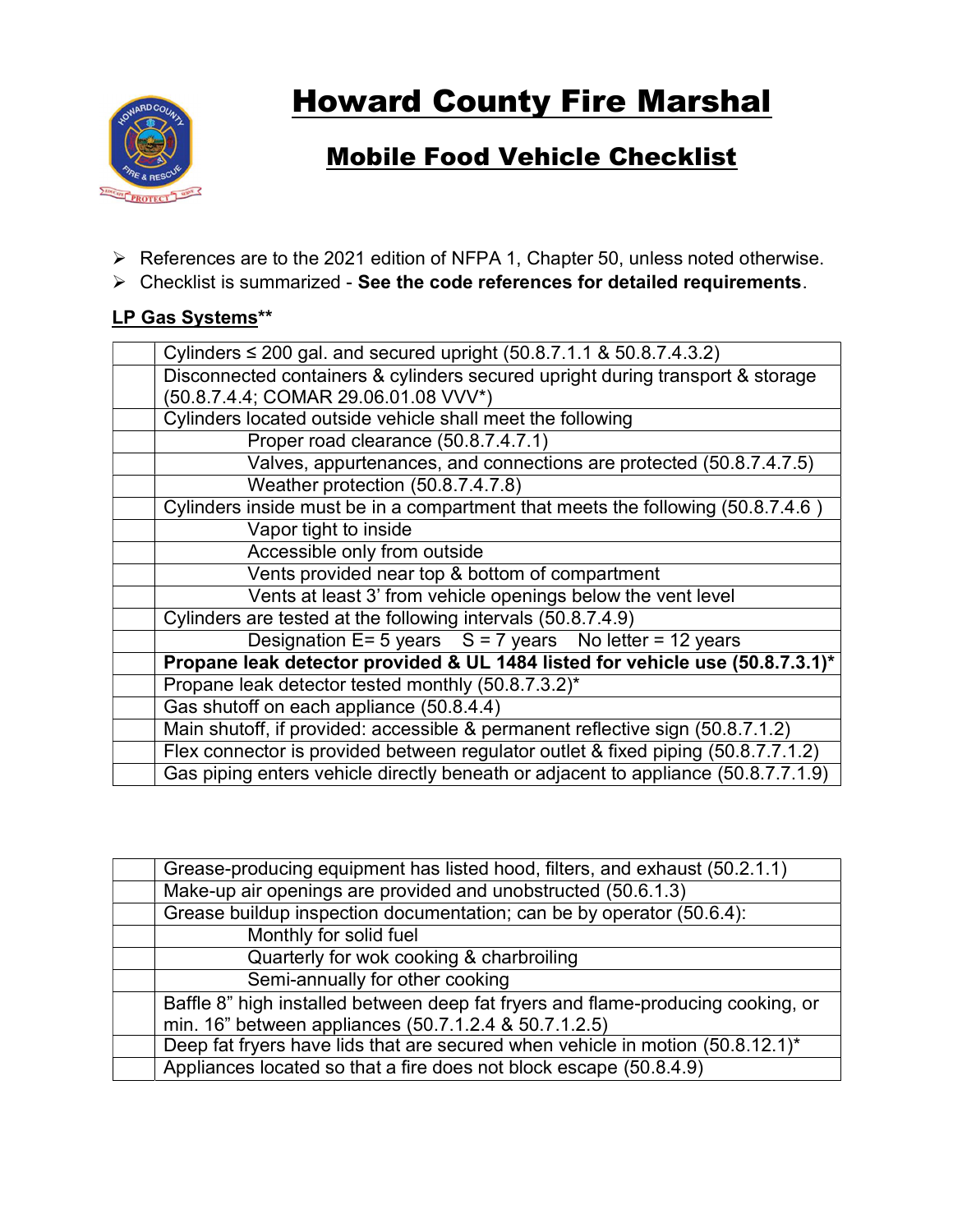# Vehicle-Mounted Generators & Electrical Systems

| Generator unit is listed (50.8.6.2)                                               |
|-----------------------------------------------------------------------------------|
| Generator compartment vapor resistant to vehicle interior (50.8.6.3)              |
| Generator fuel lines and exhaust piping do not penetrate interior area (50.8.6.4) |
| No damaged wires, open boxes/panels, etc. per NEC (50.8.5.2)                      |

### Fire Suppression System

| Grease-producing cooking equipment, hoods, and plenums have<br>suppression system compliant with UL-300 (50.5.1.1 and 50.5.2.2) |
|---------------------------------------------------------------------------------------------------------------------------------|
| Semi-annual maintenance by approved company NFPA 17A, 2021 (8.3.2)                                                              |
| Interlocked with fuel and electric power (50.5.3.1)                                                                             |
| Manual station in escape path (50.5.4.1.1)                                                                                      |
| Audible and visual alarm on vehicle exterior (50.5.5.2)*                                                                        |

## **Fire Extinguishers**

| Fire extinguishers of proper types must be charged, tagged, mounted,             |
|----------------------------------------------------------------------------------|
| unobstructed, near a means of escape (50.5.7.1)                                  |
| Class K for cooking with oil and fat (50.5.7.2)                                  |
| Class 20:BC for generators and fuel-fired equipment (50.5.7.5)                   |
| Class 2:A for wood or charcoal (50.5.7.3)                                        |
| CO2 extinguishers shall not be aboard (50.5.7.6)                                 |
| Placard next to class K extinguisher stating to activate system first (50.5.2.1) |

### Vehicle Safety

| $\overline{\phantom{a}}$ At least one CO detector installed where heat sources are<br>nonelectric and open flames used $(50.8.9.1)^*$ |
|---------------------------------------------------------------------------------------------------------------------------------------|
| No seating for the public inside the vehicle (50.8.3.2)                                                                               |

# **Staff Emergency Training**

| At least one worker initially trained in the following (50.8.10.1)           |
|------------------------------------------------------------------------------|
| Using portable extinguishers and extinguishing systems                       |
| Shutting off fuel sources                                                    |
| Notifying the Fire Department                                                |
| Proper refueling and gas cylinder change-out                                 |
| Performing leak detection                                                    |
| F=Understanding fuel properties                                              |
| Annual refresher training provided to designated personnel (50.8.10.4)       |
| Training documentation remains on board & available upon request (50.8.10.5) |
|                                                                              |
|                                                                              |
|                                                                              |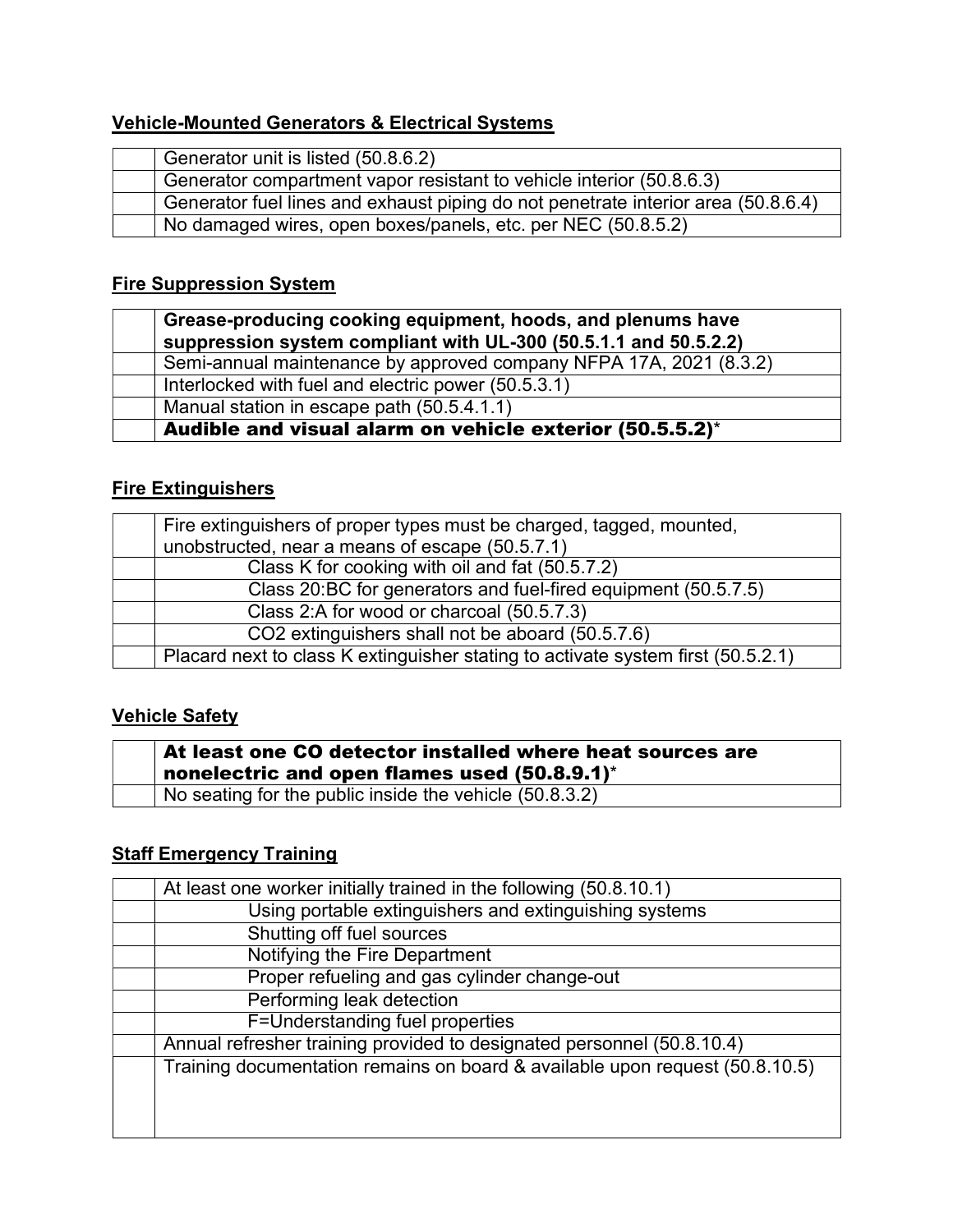## Event Setup

| Vehicle 10' from building entrances & exits, other vehicles, tents, and other     |
|-----------------------------------------------------------------------------------|
| combustible materials (50.8.2.1 and 50.8.2.2)                                     |
| Chocks, jacks, or wheel clamps in use (50.8.2.3)                                  |
| Access maintained for fire lanes, hydrants, FDCs, other fire equipment (50.8.1.4) |
| No impediments to immediate escape (50.8.1.7; COMAR 29.06.01.08 UUU*)             |
| Windows are open and/or ventilation is on before cooking (50.6.1.1)               |
| Exhaust systems with filters are operated only with filters in place (50.6.1.2)   |
| Portable generator 12' from cooking operations (50.8.5.4.1)*                      |
| Portable generator guarded with cones, fencing, other barrier (50.8.5.4.2)*       |
| Portable generator fueled only when shut down and cooled (50.8.8.3)               |
| Propane leak detection testing done each time a connection is made or cylinder    |
| changed (50.8.7.3.4)                                                              |
| Propane system inspected before use (50.8.7.3.3)                                  |
| Documentation of propane detection testing is maintained on vehicle (50.8.7.3.5)  |
| Flammable liquids must be outside vehicle or meet NFPA 30 (50.8.1.6)              |
| Phone available or other approved emergency communication (50.8.1.5.1)            |
| Location address posted for emergency reporting (50.8.1.5.2 & 50.8.10.6)          |
| Public not allowed inside (50.8.3.2)                                              |
| One staff person has documented emergency training (50.8.10.2)                    |

#### Check Box Key

 $X$  or NA = item not applicable

 $\sqrt{ }$  or OK = item in compliance

Number = item with corrections needed, time to comply, or additional notes as follows:

\* Items new or revised in the 2021 edition of NFPA 1 Ch. 50 or the COMAR amendments

\*\* gas fitter certification removed from NFPA 1 and COMAR amendments, but NFPA 58 compliance still required